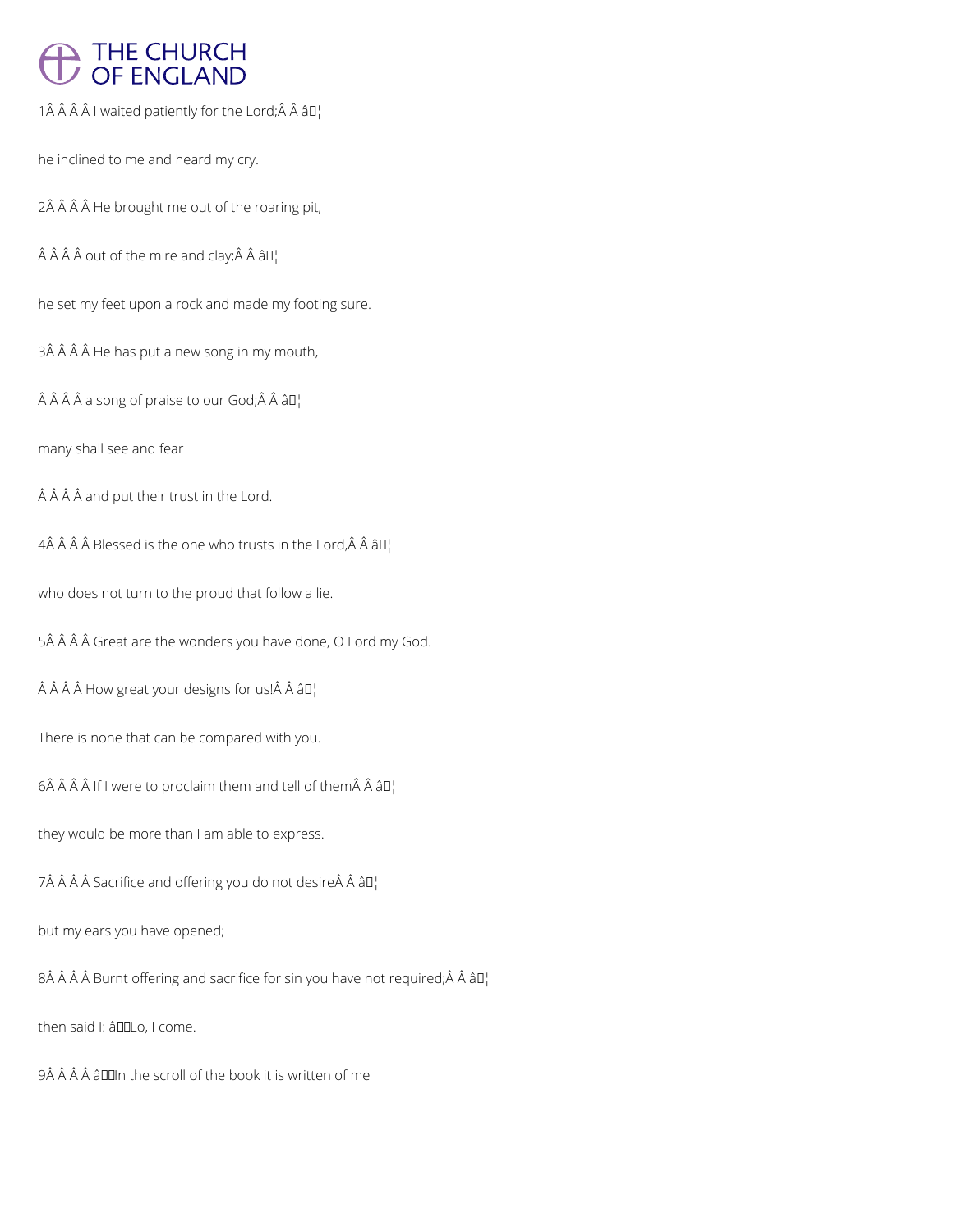Â Â Â that I should do your will, O my God;Â Â â []

I delight to do it: your law is within my heart.âll

10Â Â I have declared your righteousness in the great congregation;Â Â â []

behold, I did not restrain my lips,

Â Â Â and that, O Lord, you know.

11Â Â Your righteousness I have not hidden in my heart;

Â Â Â I have spoken of your faithfulness and your salvation; Â Â â D¦

I have not concealed your loving-kindness and truth

Â Â Â from the great congregation.

12Â Â Do not withhold your compassion from me, O Lord;Â Â â []

let your love and your faithfulness always preserve me,

13Â Â For innumerable troubles have come about me;

Â Â Â my sins have overtaken me so that I cannot look up; Â Â â D¦

they are more in number than the hairs of my head,

Â Â Â and my heart fails me.

14Â Â Be pleased, O Lord, to deliver me;Â Â â []

O Lord, make haste to help me.

15Â Â Let them be ashamed and altogether dismayed

Â Â Â who seek after my life to destroy it; Â Â â []

let them be driven back and put to shame

ÂÂÂÂ who wish me evil.

16 Let those who heap insults upon me Â â []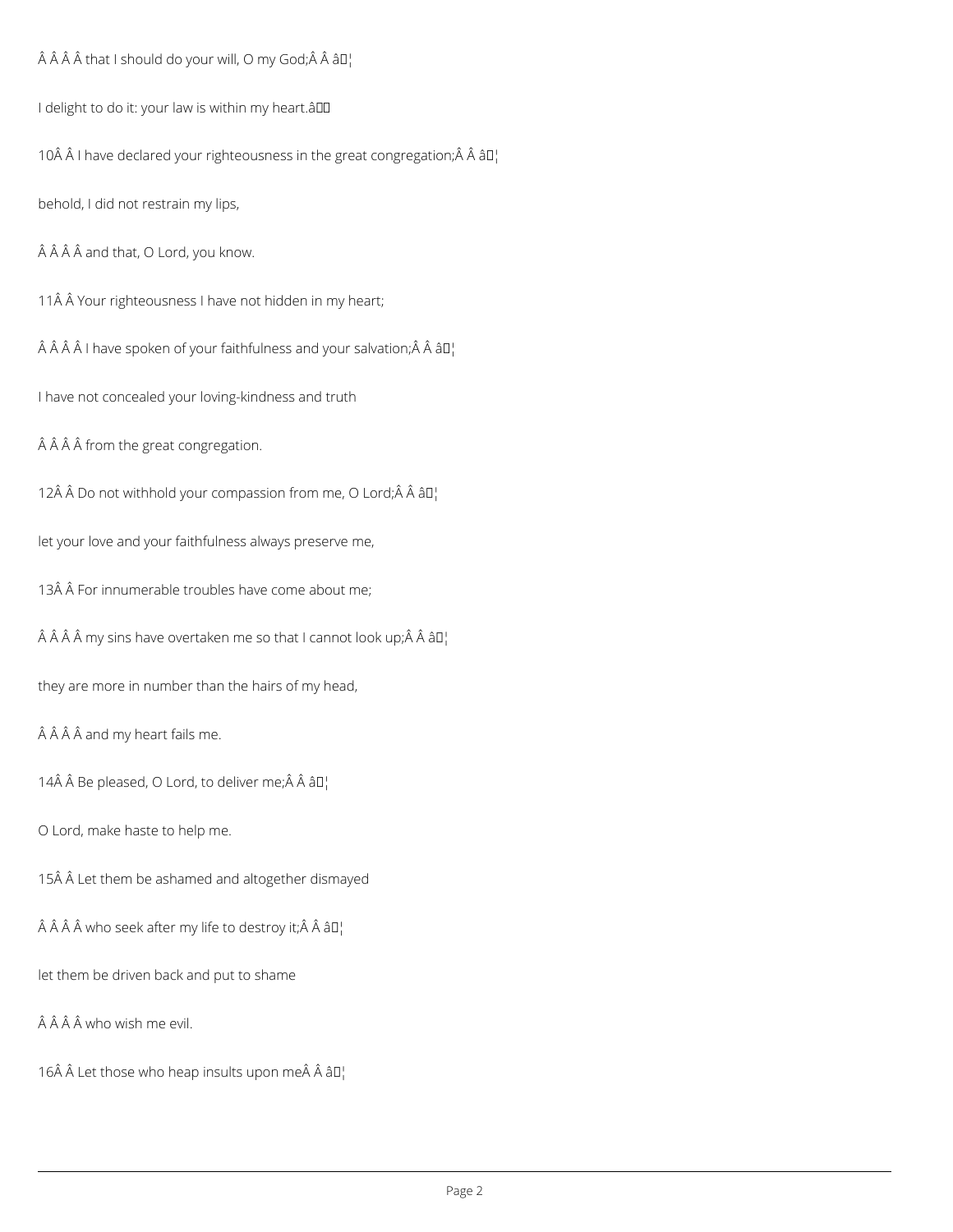be desolate because of their shame.

17 $\hat{A}$   $\hat{A}$  Let all who seek you rejoice ian  $w_i$  ou and be glad;  $\hat{A}$   $\hat{A}$ 

let those who love your salvation say always,

 $\hat{A}$   $\hat{A}$   $\hat{A}$   $\hat{A}$   $\hat{a}$   $\in$  The Lord is great.  $\hat{a}$   $\in$  TM

18 Â Â Though I am poor aan M'needy, Â Â

the Lord cares for me.

19 Å Å You are my helper and  $\hat{a}$ m<sup>n</sup>y' deliverer;  $\hat{A}$  Å

O my God, make no delay.

### Â

Common Worship: Services and Prayers for the Church of England, material from which is inc is copyrighth  $\hat{\mathbb{A}}\otimes \mathbb{A}$  rchbishops' 2000 whand publish head roby House Publishing

## Copy to clipboard

# Related Resources

Texts and Resources for A Service of the Word

#### Main Volume

Image not found or type unknown



Common Worship: Main Volume is available from Church House Publishing

# Download the Reflections on the Psalms a